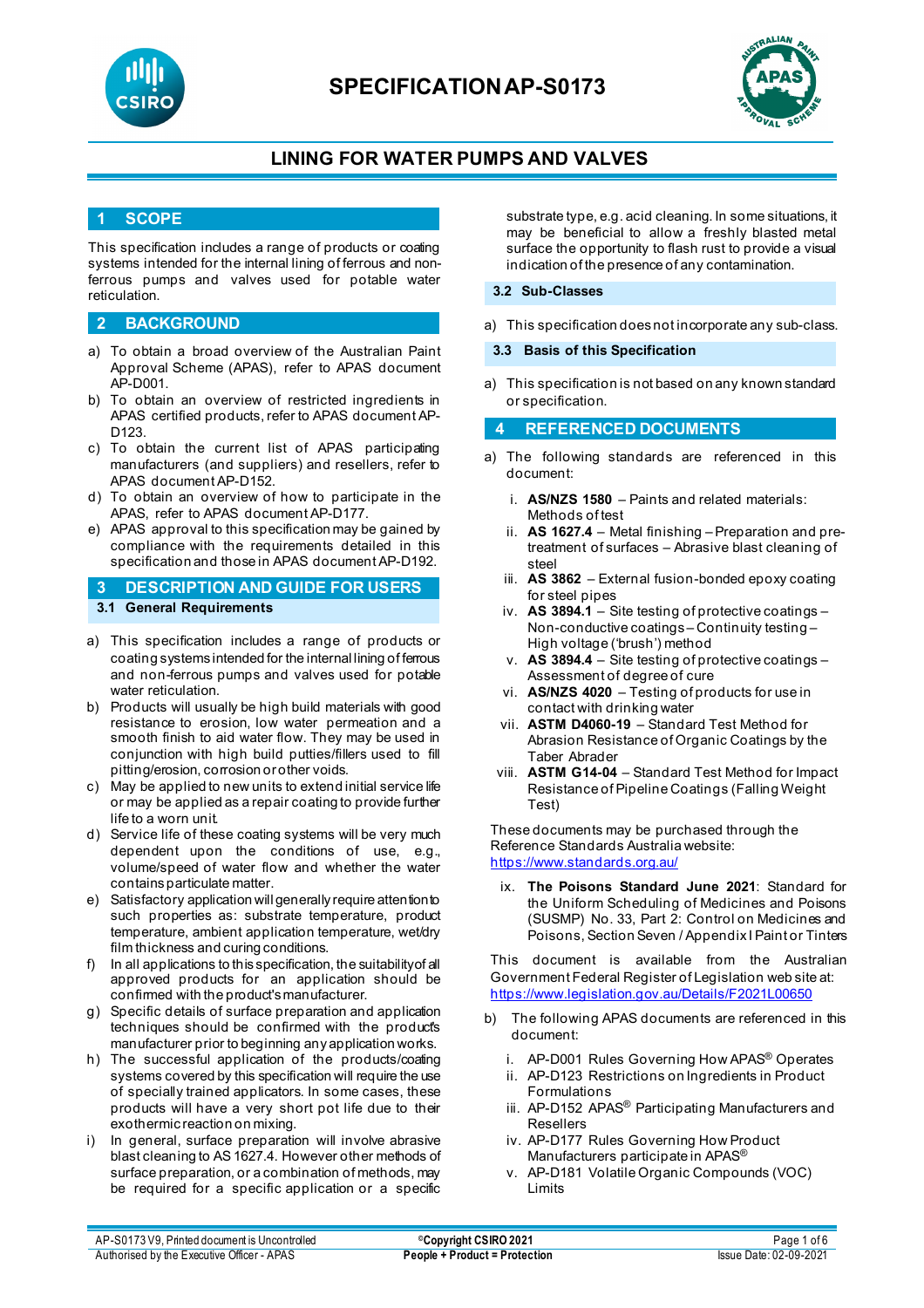



# **LINING FOR WATER PUMPS AND VALVES**

vi. AP-D192 Rules Governing APAS® Product Certification Scheme

All APAS documents are available for download from the APAS website: <https://vs.csiro.au/apas/documents/>

#### **5 COMPOSITIONAL REQUIREMENTS 5.1 Binder**

- 
- a) The binder may typically include ambient temperature or heat cured epoxy coatings, thermal bonded ceramics and other proprietary formulations.
- b) Any change of formulation will void potable water approvals if such approvals are held.

### **5.2 Volatiles**

- a) Where volatiles are present in the product, they shall typically be comprised of hydrocarbons.
- b) For VOC content restrictions, refer to APAS document AP-D181.

### **5.3 Pigmentation**

a) The pigmentation shall be chosen to impart the properties detailed in clause 8, Table 1 below.

#### **5.4 Colour**

a) Products approved under this specification are normally available in a limited range of colours.

### **6 PRODUCT APPROVAL REQUIREMENTS**

- **6.1 General Requirements**
- a) The product and its application for approval shall comply with the relevant requirements of APAS document AP-D192 during the life of the approval.

#### **6.2 Technical Requirements**

- a) The product shall comply with **all** the requirements of clause 8, Table 1 below.
- b) All products intended for use in contact with drinking water must comply with clause 7, Appendix A.
- c) The manufacturers own quality control schedule of tests and limits shall be allowed subject to the approval of the Executive Officer (EO), APAS.
- d) On request, the EO may request the results of the tests for a batch and compare these with previous batches.
- e) Density and non-volatile content by weight (NVCW) figures for each production batch of the approved product shall be within ±3% of the actual (not theoretical) figures quoted in the original product approval submission (APAS document AP-D139).
- f) Subject to compliance with all the requirements of this specification, the level of Approval appropriate to the application shall be given to the system.

#### **6.3 Health and Safety Requirements**

- a) The manufacturer's Safety Data Sheet (SDS) must be studied closely prior to using the product and complied with during use of the product.
- b) Since the products covered by this specification may contain hydrocarbon solvents, the paint may be flammable and should be stored away from all sources of heat or ignition.
- c) Containers should be resealed immediately after use and good ventilation provided during use to minimise the risk of fire or explosion and the long-term toxic effects of absorption of the vapour into the lungs.
- d) Care should be taken to avoid contact with the skin by the use of protective clothing and barrier cream. All pumping equipment should be adequately earthed. A full-face air fed respirator should be used when spraying.
- e) Products intended for sale in Australia shall comply with all the requirements of the SUSMP. Products intended for sale in other countries shall comply with all local WHS and environmental requirements.
- f) The product shall comply with all requirements of clause 6.3 and 6.4 of APAS document AP-D192.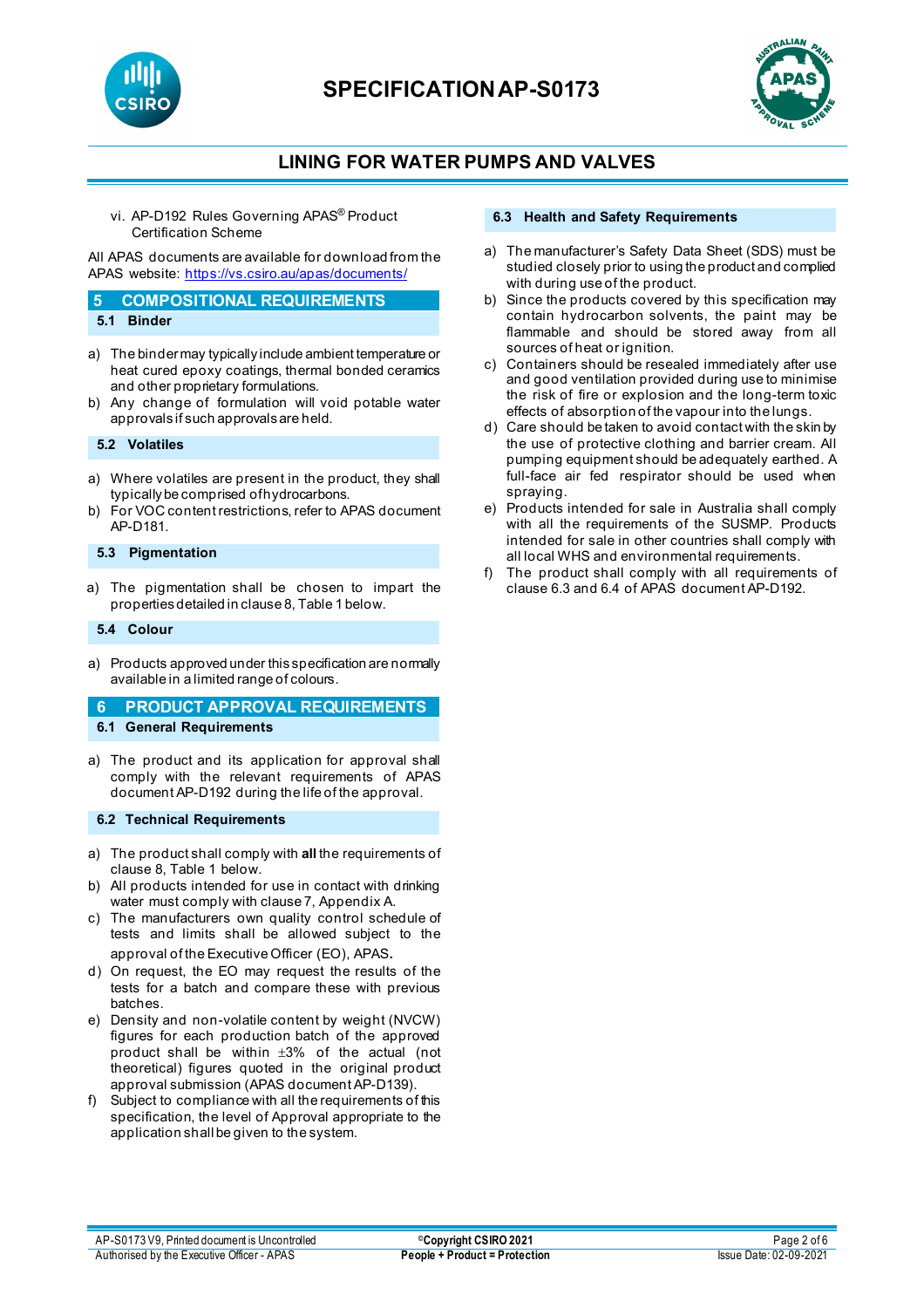



# **LINING FOR WATER PUMPS AND VALVES**

#### **7 APPENDIX A**

### **Guidelines for Approval of Coating Systems for Use in Potable Water**

- 7.1 APAS requires that all products intended for use in contact with potable water shall be approved for such an end use by an appropriate authority.
- 7.2 Such approval is indicated by having a suffix **P** after the specification number e.g. 0173**P**. The issued certificate of product approval will clearly identify the appropriate exposure condition.
- 7.3 In order to gain product approval, the appropriate evidence of suitability needs to be supplied by one of two methods:
	- i. A NATA-endorsed test report from an approved authority indicating compliance with AS/NZS 4020 **Products for use in contact with drinking water** (refer to 7.4 below for approved testing authority), or
	- ii. Details of a technical case history of at least 6 satisfactory performance in contact with drinking water. A letter from the asset owner shall be supplied stating:
		- the name of the product used, and
		- the nature of its use in a potable water application and
		- the period during which it has been in continuous use and
		- how well it has been performing
- 7.4 The APAS recognised testing laboratory for AS/NZS 4020 in Australia is:

#### **SA Water House**

250 Victoria Square Adelaide SA 5000 T: +61 1300 653 366 Email: [awqccsu@sawater.com.au](mailto:awqccsu@sawater.com.au)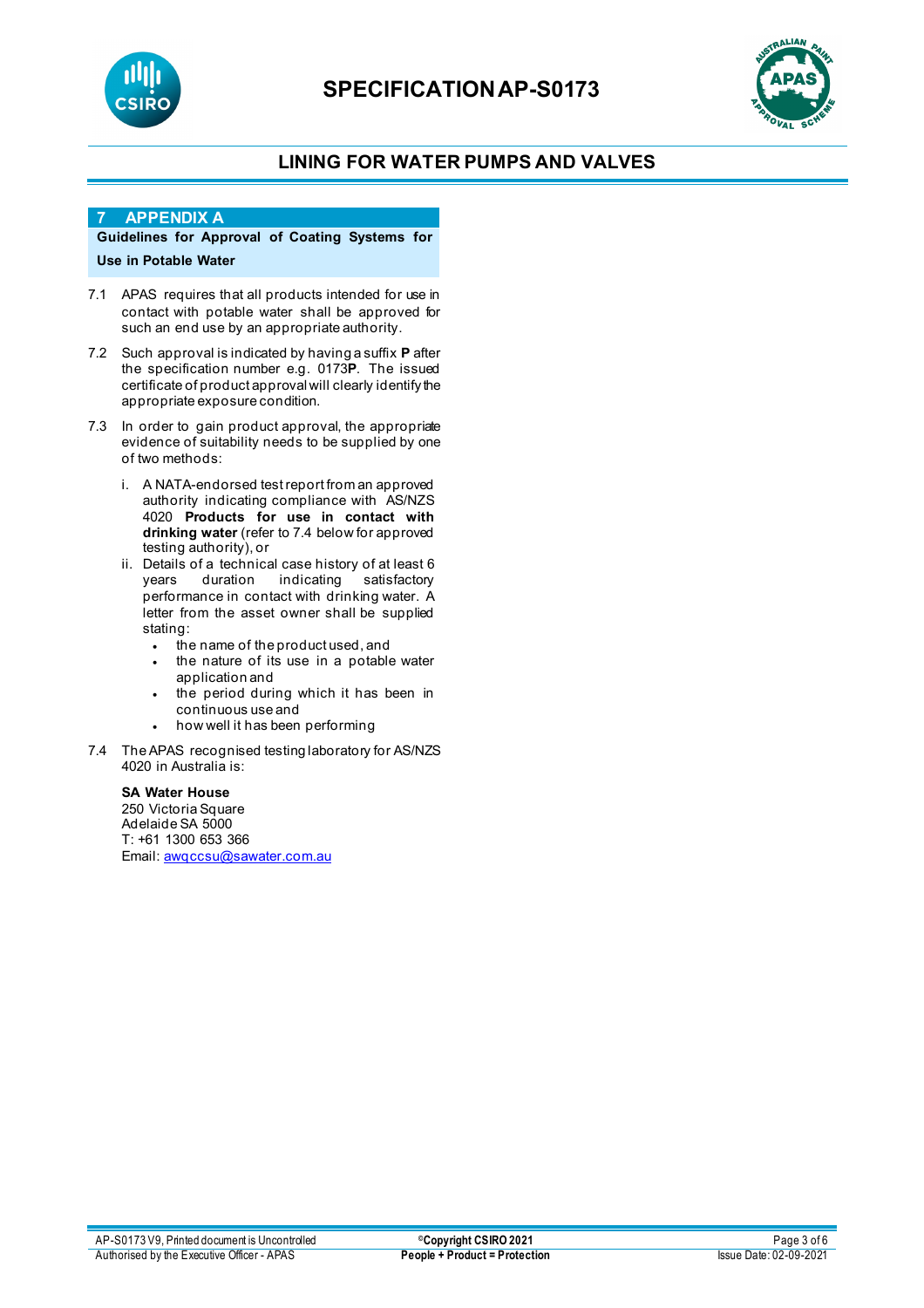



## **LINING FOR WATER PUMPS AND VALVES**

# **8 TABLE 1: PERFORMANCE PROPERTIES**

| <b>TEST</b>                                   | <b>AS/NZS</b><br>1580<br><b>METHOD</b> | <b>REQUIREMENTS</b>                                                                                                                                                                                   |
|-----------------------------------------------|----------------------------------------|-------------------------------------------------------------------------------------------------------------------------------------------------------------------------------------------------------|
| Preliminary Examination                       | 103.1                                  | To be readily reincorporated. Shall be free of gel and foreign matter.                                                                                                                                |
| Viscosity                                     | 214.x                                  | Method and result to be recorded. The viscosity shall be within $\pm$ 5%<br>of stated value.                                                                                                          |
| <b>Application Properties</b>                 |                                        |                                                                                                                                                                                                       |
| - Brushing<br>- Rolling<br>- Spraying         | 205.1<br>205.3<br>205.2 or<br>205.4    | Using only the appropriate methods, the products shall show<br>satisfactory application properties and the dry film shall be free of<br>defects.                                                      |
| Surface Dry Condition                         | 401.1                                  | Maximum 7 hours.                                                                                                                                                                                      |
| Hard Dry Condition (Mechanical<br>Thumb Test) | 401.6                                  | Maximum 24 hours.                                                                                                                                                                                     |
| Recoating Time                                |                                        | To be stated.                                                                                                                                                                                         |
| Colour - Visual comparison                    | 601.1                                  | Colour match not required except where the colour achieved is<br>indicative of adequate mixing of a two-component product when an<br>approximate match shall be achieved.                             |
| Finish                                        | 603.1                                  | Shall be free of wrinkling or orange peel and have a uniform colour<br>and appearance.                                                                                                                |
| Reincorporation after Storage                 | 211.2                                  | To comply with all the preceding requirements after 18 months<br>storage at ambient temperature.                                                                                                      |
| Degree of Settling                            | 211.1                                  | Settling shall not fall below 6.                                                                                                                                                                      |
| Coating Continuity                            | AS 3894.1                              | High voltage (brush) method shall be used for this test.<br>Test voltage shall be as recommended by the coating manufacturer.<br>There shall be no holidays. Test notapplicable to metallic coatings. |
| Durability                                    | 457.1                                  | No integrity failure.                                                                                                                                                                                 |
| Impact Resistance                             | <b>ASTM</b><br>G14-04                  | $\geq$ 2.0 J.                                                                                                                                                                                         |
| <b>Efficiency Enhancement</b>                 |                                        | Where this feature is claimed for a coating, verifiable independent test<br>results must be provided.                                                                                                 |
| <b>VOC Content</b>                            | <b>APAS</b><br>AP-D181                 | Refer to APAS document AP-D181 for method and limits.<br>If the APAS specification is not listed on AP-D181, a declaration of<br>VOC content is still required.                                       |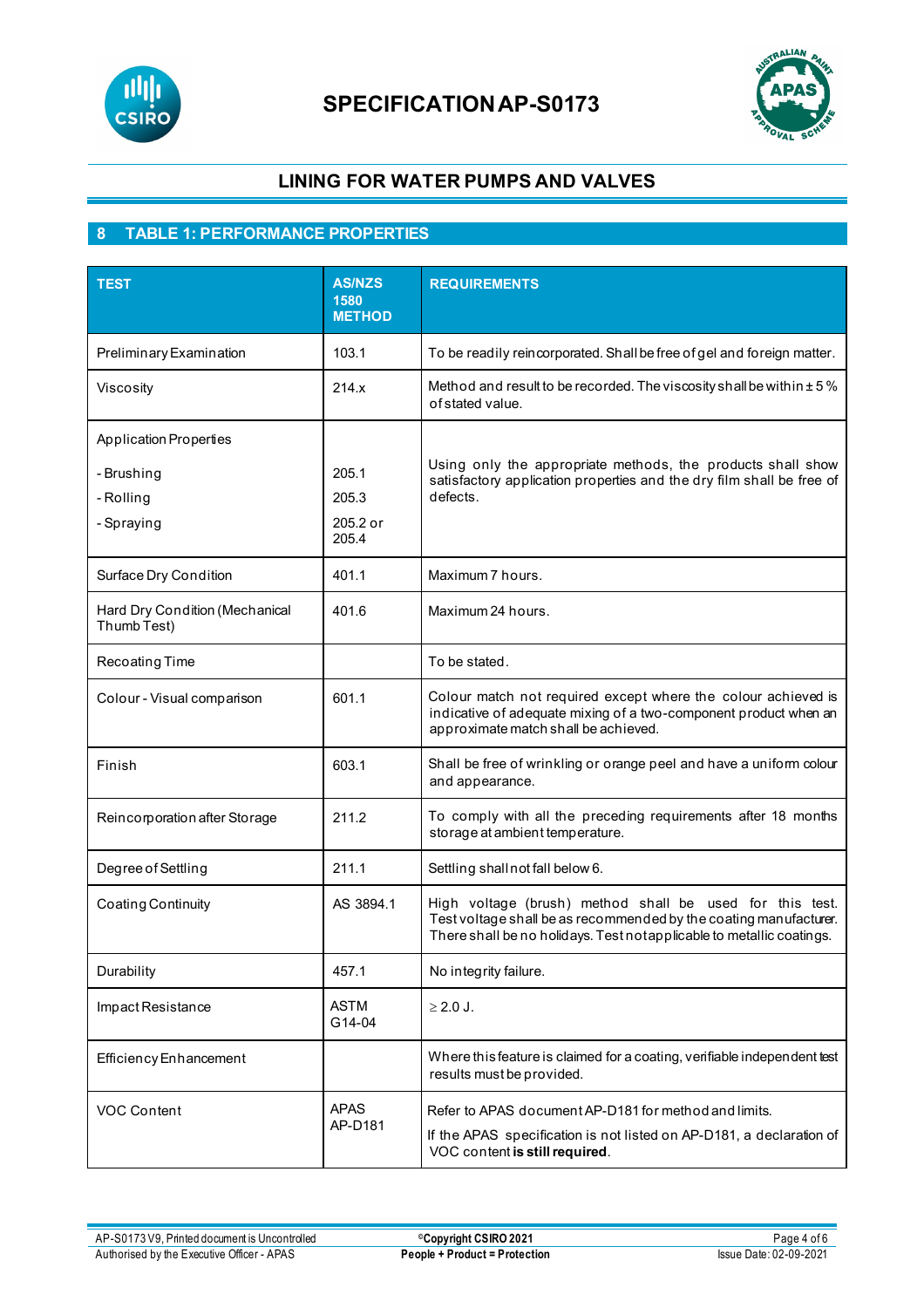



# **LINING FOR WATER PUMPS AND VALVES**

| <b>TEST</b>             | <b>AS/NZS</b><br>1580<br><b>METHOD</b> | <b>REQUIREMENTS</b>                                                                                                                                                                                                                                                                                                                                                                                             |
|-------------------------|----------------------------------------|-----------------------------------------------------------------------------------------------------------------------------------------------------------------------------------------------------------------------------------------------------------------------------------------------------------------------------------------------------------------------------------------------------------------|
| Adhesion                | 408.5                                  | 1.5 Mpa.                                                                                                                                                                                                                                                                                                                                                                                                        |
| Abrasion Resistance     | <b>ASTM</b><br>D4060-19                | Using CS17 wheels with a 1000g load and 1000 cycles, determine the<br>physical mass loss.<br>Calculate the <b>volume loss</b> using the formula:<br>$V = M[100 \rho_s - \rho(100 - NVM)]/[p \times p_s \times NVM]$<br>Where:<br>$V =$ volume loss in mL<br>$M =$ mass loss in mg<br>$p =$ density (g/L) of wet product<br>$p_s$ = density (g/L) of nominal solvent<br>$NVM =$ solids content of product $(\%)$ |
|                         |                                        | The volume loss shall be reported.                                                                                                                                                                                                                                                                                                                                                                              |
| <b>Water Absorption</b> | AS 3862                                | When tested for 100 days at $23 \pm 2^{\circ}$ C, water absorption shall be $\leq 5\%$<br>by mass.                                                                                                                                                                                                                                                                                                              |
| Cathodic Dis-bondment   | AS 3862                                | When tested in accordance with Appendix M of the standard for 28<br>days, average radial dis-bonded length shall be ≤15mm.                                                                                                                                                                                                                                                                                      |
| Degree of Cure          | AS/NZS<br>3894.4                       | Minimum Barcol 80.                                                                                                                                                                                                                                                                                                                                                                                              |